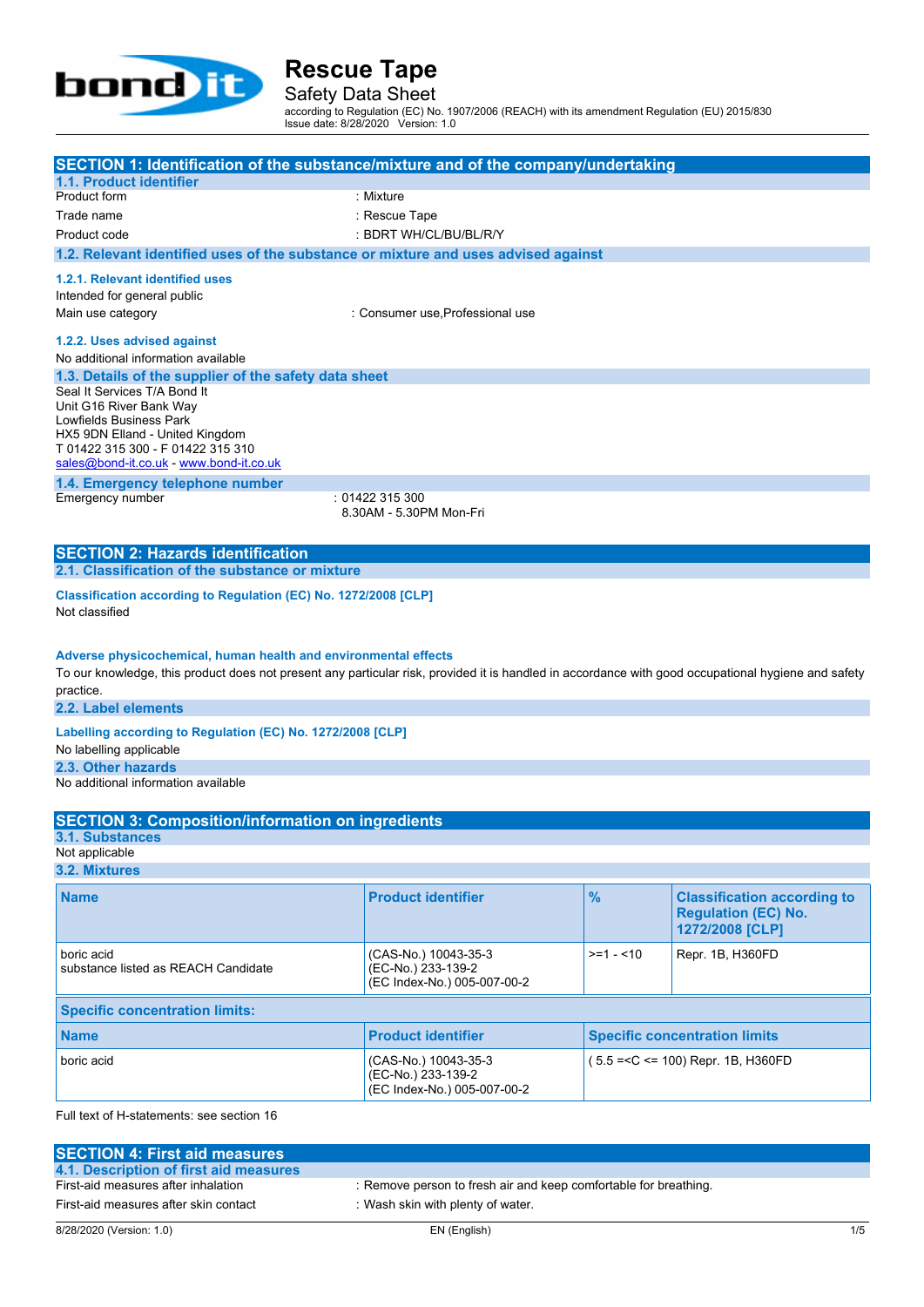| <b>Safety Data Sheet</b><br>according to Regulation (EC) No. 1907/2006 (REACH) with its amendment Regulation (EU) 2015/830 |                                                                                                                                                                |
|----------------------------------------------------------------------------------------------------------------------------|----------------------------------------------------------------------------------------------------------------------------------------------------------------|
| First-aid measures after eye contact                                                                                       | : Rinse eyes with water as a precaution.                                                                                                                       |
| First-aid measures after ingestion                                                                                         | : Call a poison center or a doctor if you feel unwell.                                                                                                         |
| 4.2. Most important symptoms and effects, both acute and delayed                                                           |                                                                                                                                                                |
| No additional information available                                                                                        |                                                                                                                                                                |
| 4.3. Indication of any immediate medical attention and special treatment needed                                            |                                                                                                                                                                |
| Treat symptomatically.                                                                                                     |                                                                                                                                                                |
| <b>SECTION 5: Firefighting measures</b>                                                                                    |                                                                                                                                                                |
| 5.1. Extinguishing media                                                                                                   |                                                                                                                                                                |
| Suitable extinguishing media                                                                                               | : Water spray. Dry powder. Foam.                                                                                                                               |
| 5.2. Special hazards arising from the substance or mixture                                                                 |                                                                                                                                                                |
| Hazardous decomposition products in case of fire                                                                           | : Toxic fumes may be released.                                                                                                                                 |
| 5.3. Advice for firefighters                                                                                               |                                                                                                                                                                |
| Protection during firefighting                                                                                             | : Do not attempt to take action without suitable protective equipment. Self-contained<br>breathing apparatus. Complete protective clothing.                    |
|                                                                                                                            |                                                                                                                                                                |
|                                                                                                                            |                                                                                                                                                                |
| <b>SECTION 6: Accidental release measures</b><br>6.1. Personal precautions, protective equipment and emergency procedures  |                                                                                                                                                                |
|                                                                                                                            |                                                                                                                                                                |
| 6.1.1. For non-emergency personnel<br><b>Emergency procedures</b>                                                          | : Ventilate spillage area.                                                                                                                                     |
|                                                                                                                            |                                                                                                                                                                |
| 6.1.2. For emergency responders<br>Protective equipment                                                                    | : Do not attempt to take action without suitable protective equipment. For further information<br>refer to section 8: "Exposure controls/personal protection". |
| <b>6.2. Environmental precautions</b>                                                                                      |                                                                                                                                                                |
| Avoid release to the environment.                                                                                          |                                                                                                                                                                |
| 6.3. Methods and material for containment and cleaning up                                                                  |                                                                                                                                                                |
| Methods for cleaning up                                                                                                    | : Mechanically recover the product.                                                                                                                            |
| Other information                                                                                                          | : Dispose of materials or solid residues at an authorized site.                                                                                                |
| 6.4. Reference to other sections<br>For further information refer to section 13.                                           |                                                                                                                                                                |

| <b>SECTION 7: Handling and storage</b>                            |                                                                                                        |
|-------------------------------------------------------------------|--------------------------------------------------------------------------------------------------------|
| 7.1. Precautions for safe handling                                |                                                                                                        |
| Additional hazards when processed                                 | : Not expected to present a significant hazard under anticipated conditions of normal use.             |
| Precautions for safe handling                                     | : Ensure good ventilation of the work station. Wear personal protective equipment.                     |
| Hygiene measures                                                  | : Do not eat, drink or smoke when using this product. Always wash hands after handling the<br>product. |
| 7.2. Conditions for safe storage, including any incompatibilities |                                                                                                        |
| Storage conditions                                                | : Keep cool.                                                                                           |
| Storage area                                                      | : Store away from heat.                                                                                |
| 7.3. Specific end use(s)                                          |                                                                                                        |
|                                                                   |                                                                                                        |

8/28/2020 (Version: 1.0) EN (English) 2/5 Building and construction work. **SECTION 8: Exposure controls/personal protection 8.1. Control parameters** No additional information available **8.2. Exposure controls Appropriate engineering controls:** Ensure good ventilation of the work station. **Hand protection:** Protective gloves **Eye protection:** Safety glasses **Skin and body protection:** Wear suitable protective clothing **Respiratory protection:** In case of insufficient ventilation, wear suitable respiratory equipment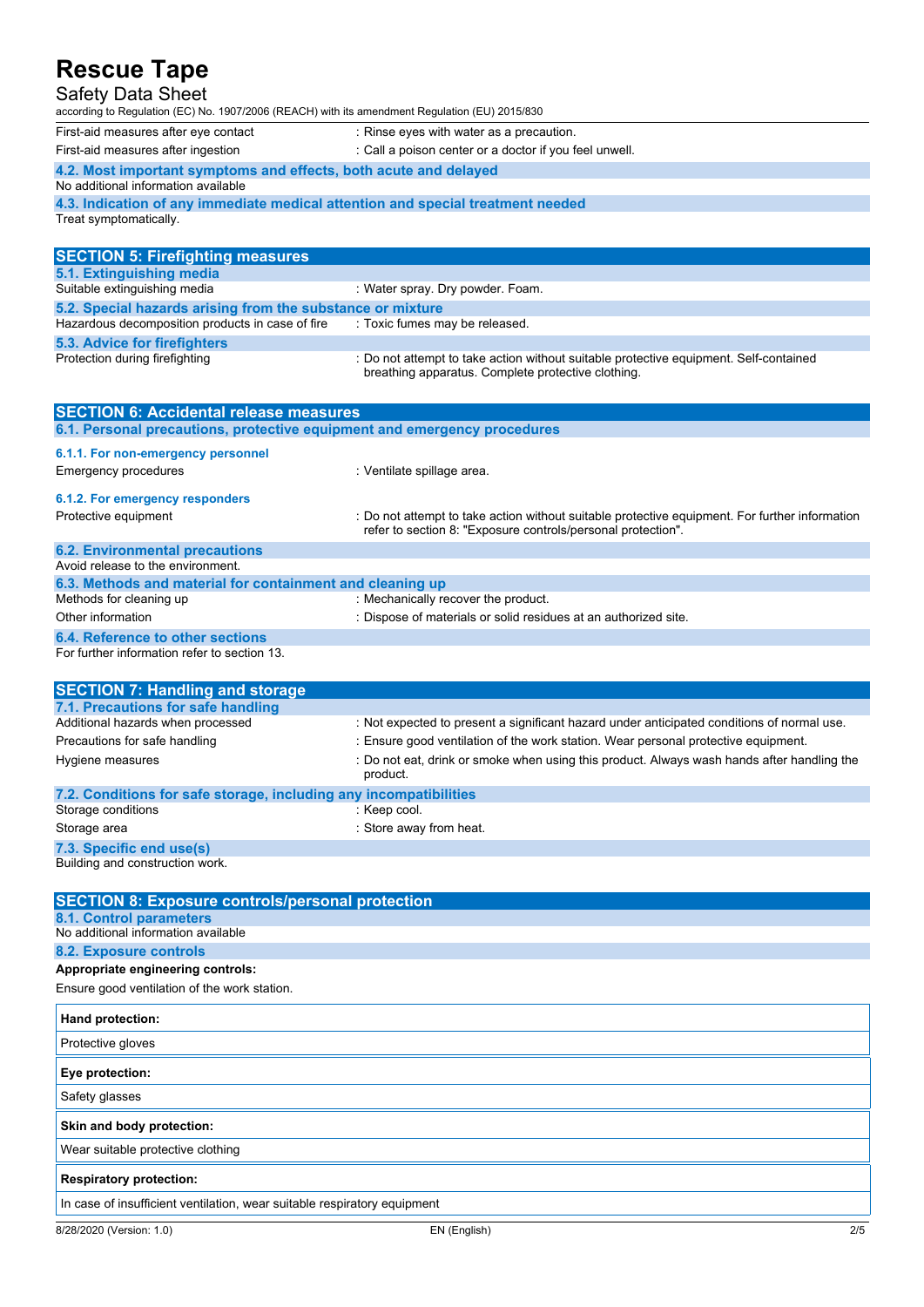#### Safety Data Sheet

according to Regulation (EC) No. 1907/2006 (REACH) with its amendment Regulation (EU) 2015/830

#### **Environmental exposure controls:**

Avoid release to the environment.

#### **Other information:**

When heated to decomposition, emits dangerous fumes.

| <b>SECTION 9: Physical and chemical properties</b>         |                     |
|------------------------------------------------------------|---------------------|
| 9.1. Information on basic physical and chemical properties |                     |
| Physical state                                             | : Solid             |
| Colour                                                     | : Various.          |
| Odour                                                      | : slight.           |
| Odour threshold                                            | : No data available |
| pH                                                         | : No data available |
| Relative evaporation rate (butylacetate=1)                 | : No data available |
| Melting point                                              | : No data available |
| Freezing point                                             | : Not applicable    |
| Boiling point                                              | : No data available |
| Flash point                                                | : Not applicable    |
| Auto-ignition temperature                                  | : Not applicable    |
| Decomposition temperature                                  | : No data available |
| Flammability (solid, gas)                                  | : Non flammable.    |
| Vapour pressure                                            | : No data available |
| Relative vapour density at 20 °C                           | : No data available |
| Relative density                                           | : No data available |
| Solubility                                                 | : No data available |
| Log Pow                                                    | : No data available |
| Viscosity, kinematic                                       | : No data available |
| Viscosity, dynamic                                         | : No data available |
| Explosive properties                                       | : No data available |
| Oxidising properties                                       | : No data available |
| <b>Explosive limits</b>                                    | : Not applicable    |
| 9.2. Other information                                     |                     |

No additional information available

| <b>SECTION 10: Stability and reactivity</b>                                                          |
|------------------------------------------------------------------------------------------------------|
| 10.1. Reactivity                                                                                     |
| The product is non-reactive under normal conditions of use, storage and transport.                   |
| 10.2. Chemical stability                                                                             |
| Stable under normal conditions.                                                                      |
| 10.3. Possibility of hazardous reactions                                                             |
| No dangerous reactions known under normal conditions of use.                                         |
| 10.4. Conditions to avoid                                                                            |
| None under recommended storage and handling conditions (see section 7).                              |
| 10.5. Incompatible materials                                                                         |
| No additional information available                                                                  |
| 10.6. Hazardous decomposition products                                                               |
| Under normal conditions of storage and use, hazardous decomposition products should not be produced. |

| <b>SECTION 11: Toxicological information</b> |                  |
|----------------------------------------------|------------------|
| 11.1. Information on toxicological effects   |                  |
| Acute toxicity (oral)                        | . Not classified |
| Acute toxicity (dermal)                      | · Not classified |
| Acute toxicity (inhalation)                  | · Not classified |
| Skin corrosion/irritation                    | Not classified   |
| Serious eye damage/irritation                | Not classified   |
| Respiratory or skin sensitisation            | Not classified   |
| Germ cell mutagenicity                       | Not classified   |
| Carcinogenicity                              | Not classified   |
| Reproductive toxicity                        | Not classified   |
| STOT-single exposure                         | . Not classified |
|                                              |                  |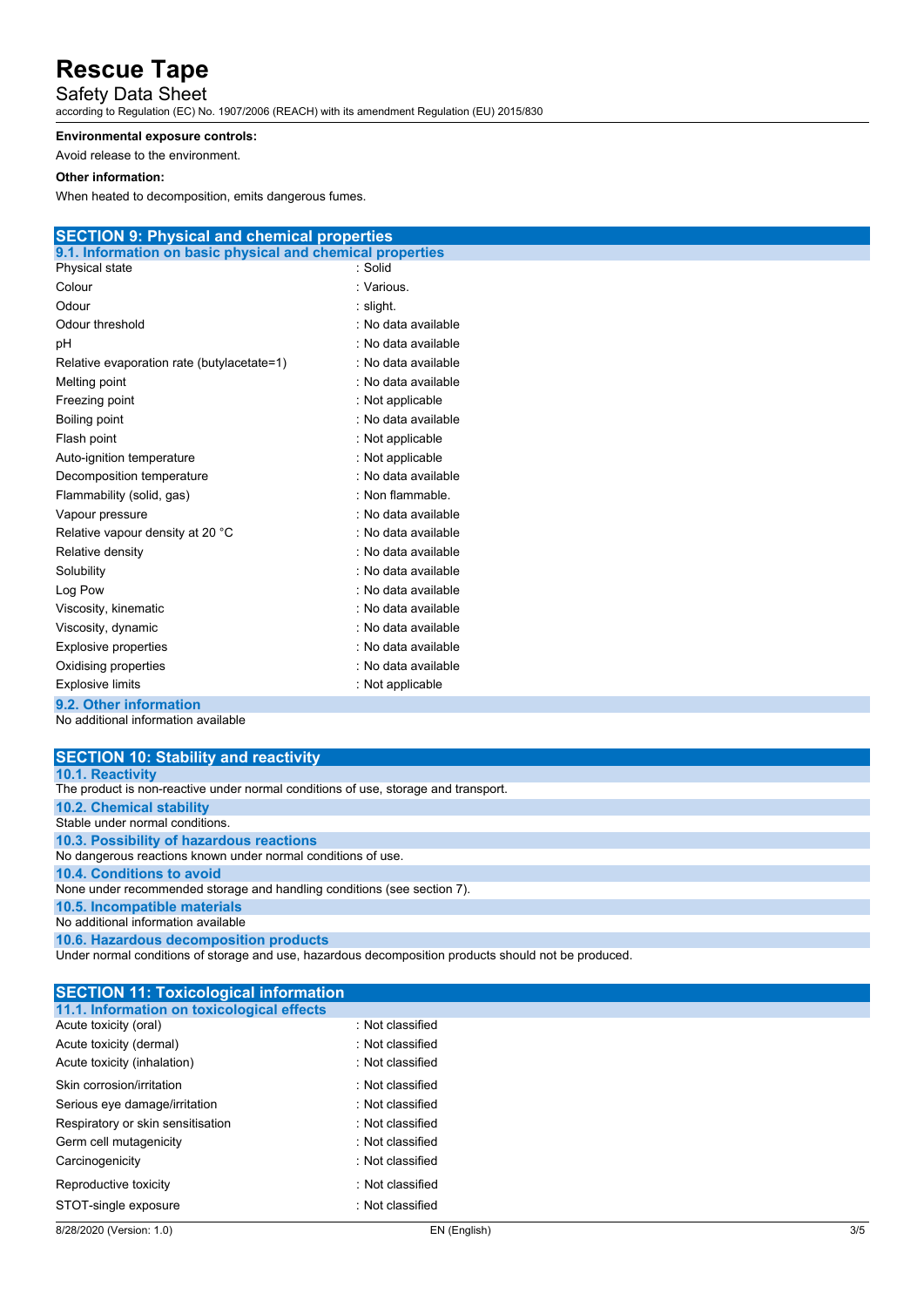### Safety Data Sheet

according to Regulation (EC) No. 1907/2006 (REACH) with its amendment Regulation (EU) 2015/830

| STOT-repeated exposure | : Not classified |
|------------------------|------------------|
| Aspiration hazard      | : Not classified |

| <b>SECTION 12: Ecological information</b>                    |                                                                                                                                                                                 |
|--------------------------------------------------------------|---------------------------------------------------------------------------------------------------------------------------------------------------------------------------------|
| <b>12.1. Toxicity</b>                                        |                                                                                                                                                                                 |
| Ecology - general                                            | : The product is not considered harmful to aquatic organisms nor to cause long-term<br>adverse effects in the environment.                                                      |
| Hazardous to the aquatic environment, short-term<br>(acute)  | : Not classified                                                                                                                                                                |
| Hazardous to the aquatic environment, long-term<br>(chronic) | : Not classified                                                                                                                                                                |
| 12.2. Persistence and degradability                          |                                                                                                                                                                                 |
| No additional information available                          |                                                                                                                                                                                 |
| 12.3. Bioaccumulative potential                              |                                                                                                                                                                                 |
| No additional information available                          |                                                                                                                                                                                 |
| 12.4. Mobility in soil                                       |                                                                                                                                                                                 |
| No additional information available                          |                                                                                                                                                                                 |
| 12.5. Results of PBT and vPvB assessment                     |                                                                                                                                                                                 |
| <b>Component</b>                                             |                                                                                                                                                                                 |
| boric acid (10043-35-3)                                      | This substance/mixture does not meet the PBT criteria of REACH regulation, annex XIII<br>This substance/mixture does not meet the vPvB criteria of REACH requlation, annex XIII |
| 12.6. Other adverse effects                                  |                                                                                                                                                                                 |
| No additional information available                          |                                                                                                                                                                                 |

#### **SECTION 13: Disposal considerations**

**13.1. Waste treatment methods**

: Dispose of contents/container in accordance with licensed collector's sorting instructions.

| <b>SECTION 14: Transport information</b>         |                |                |                |                |
|--------------------------------------------------|----------------|----------------|----------------|----------------|
| In accordance with ADR / RID / IMDG / IATA / ADN |                |                |                |                |
| <b>ADR</b>                                       | <b>IMDG</b>    | <b>IATA</b>    | <b>ADN</b>     | <b>RID</b>     |
| 14.1. UN number                                  |                |                |                |                |
| Not applicable                                   | Not applicable | Not applicable | Not applicable | Not applicable |
| 14.2. UN proper shipping name                    |                |                |                |                |
| Not applicable                                   | Not applicable | Not applicable | Not applicable | Not applicable |
| 14.3. Transport hazard class(es)                 |                |                |                |                |
| Not applicable                                   | Not applicable | Not applicable | Not applicable | Not applicable |
| 14.4. Packing group                              |                |                |                |                |
| Not applicable                                   | Not applicable | Not applicable | Not applicable | Not applicable |
| <b>14.5. Environmental hazards</b>               |                |                |                |                |
| Not applicable                                   | Not applicable | Not applicable | Not applicable | Not applicable |
| No supplementary information available           |                |                |                |                |

**14.6. Special precautions for user**

**Overland transport**

Not applicable

**Transport by sea** Not applicable

**Air transport**

Not applicable

**Inland waterway transport**

Not applicable

**Rail transport**

Not applicable

**14.7. Transport in bulk according to Annex II of Marpol and the IBC Code** Not applicable